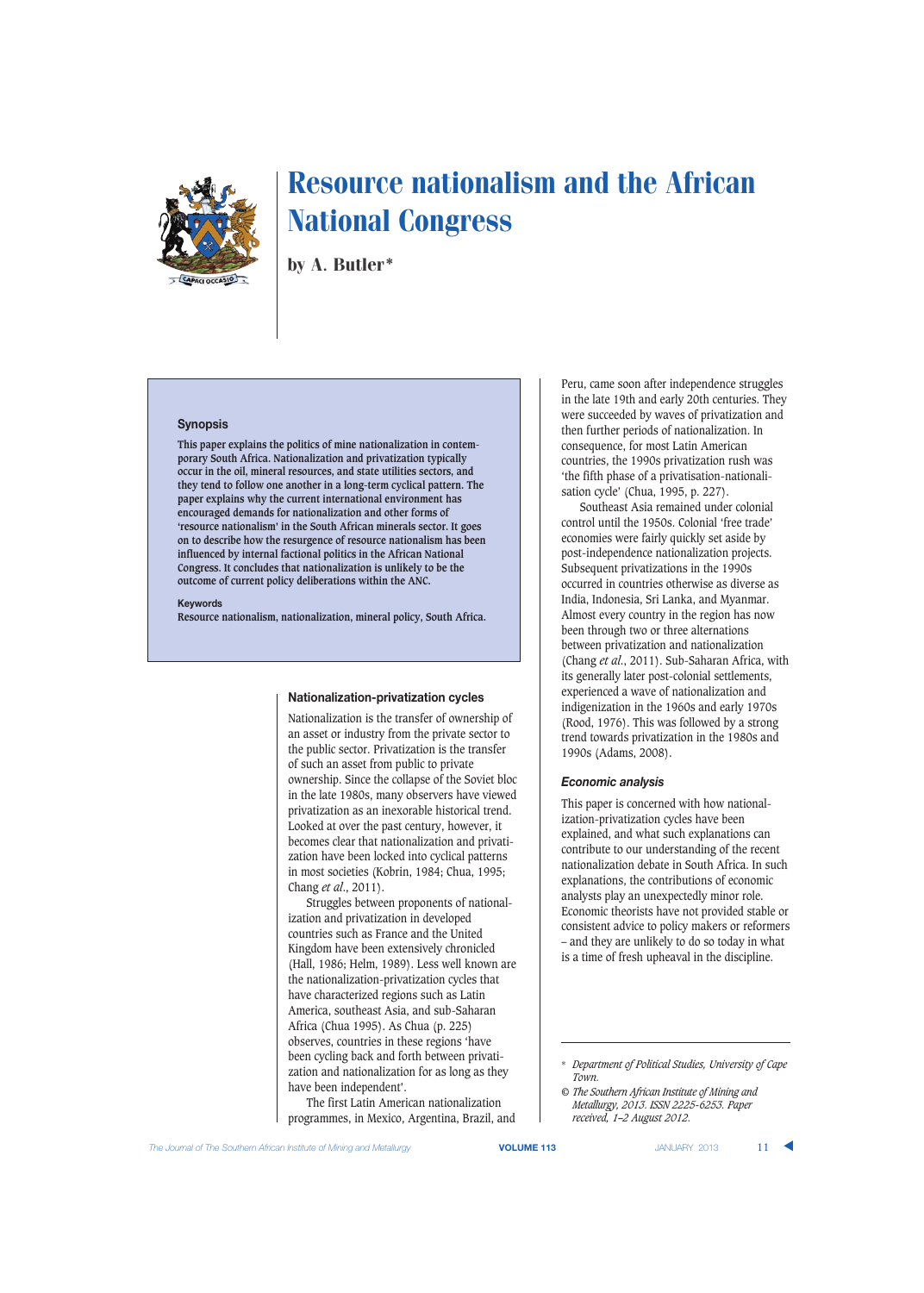There are some points of consensus. Economists mostly agree that a rejection of foreign and 'internal foreign' capital and skills typically accompanies nationalization. Such a rejection usually brings about capital shortages and skills crises and so ultimately results in a forced return to such foreign capital and expertise in a later privatization.

Changing ownership patterns, moreover, carry significant transition costs that economists have highlighted (e.g. Mayer and Meadowcroft, 1985). There are transaction costs associated with legal and bureaucratic reorganization; political and state legitimacy is undermined, which results in lost production and declining investor confidence; and economically destructive political violence may occur. Moreover, nationalization makes future privatizations ever more expensive; and privatization makes future nationalizations ever more costly (Chua, 1995, p. 476).

Beyond such high-level generalizations, economic theory does not offer policy makers much guidance about ownership policy across economic sectors. The conventional general economic arguments in favour of nationalization all lack precision and cogency. Creating 'essential' infrastructure; reducing inequality; controlling natural monopolies; curtailing market price volatility; protecting employment; regulating quality; providing public goods; and exerting macro-economic policy influence: all of these purported general justifications for nationalization are at best contingently, and often only tangentially, related to questions of ownership.

Even during the most recent privatization wave of the 1980s and early 1990s, widespread political assertions about the desirability of privatization were not intellectually compelling. As Mayer (1990, p. 251) observed at the time, the superior productive efficiency of private over public companies had not been demonstrated by empirical studies. While competition evidently makes firms more responsive to consumer preferences, ownership is not directly related to, or dependent upon, market structure. This disjuncture was confirmed by the poorly considered creation of numerous private monopolies during the 1980s and 1990s waves of privatization (Mayer, p. 252).

One inconclusive account of ownership fashions (Mayer, 1990, p. 270) hypothesizes a 'life cycle in ownership patterns', with 'private ownership occurring in the early phases of technological innovation' and 'public control being exercised thereafter as investment considerations diminish in significance in relation to demand responses'. Public ownership is prevalent in industries (such as postal services or railways) in which technical innovation is sluggish, recurrent investment expenditure is low, and demand requirements are unpredictable. Private ownership, by contrast, tends to dominate where technological advances and the requirements of production bring about a need for major capital expenditures.

Since technical innovation leads to private ownership (for example in telecommunications in recent decades), ownership patterns will not be stable. Instead there will be nationalization 'life cycles' as technical progress wanes (Mayer, 1990).

Political leaders have generally found revenue generation to be the key attraction of privatization. The sale of public assets has helped governments to escape public borrowing

constraints. Inadequate accounting conventions in most countries have inflated privatization receipts but failed adequately to account for foregone future revenues.

A brisk overview of development economics orthodoxy confirms the inconsistency and volatility of the policy advice it has generated across decades in the global South. The liberal tradition in economic analysis (which emerged in 18th century Britain and understandably focused on the free interaction of economic actors) has contended across the period with European intellectual traditions that emerged in state-led continental economies.

When development economics was consolidated as a discipline in the 1940s and 1950s, its founders were influenced by the experiences of the Great Depression, the successful industrialization and war performance of the Soviet Union, and a Keynesian revolution that emphasised market failure and active government (Lewis, 1954; Myrdal, 1957; Hirschman, 1958). The structuralist approach to economic development that became the development orthodoxy from the 1950s demanded an active state to accelerate economic development, overcome market failures, and allocate resources for investment –- and it therefore found a significant role for state-owned enterprises.

Such intellectual support for interventionism was reversed after the anti-Keynesian revolution in macroeconomics in the late 1960s and 1970s, the collapse of socialist economies in the latter half of the 1980s, and the emergence of the 'Washington consensus' around the merits of economic liberalization, privatization, and fiscal stabilization programmes.

In this period, a temporary consensus emerged among orthodox liberal economists concerning the costs of nationalization. Nationalization was viewed as an imprudent policy choice that brings with it negative economic consequences. Capital flight, increasing productive inefficiency, bureaucratization, and corruption are all routinely cited as consequences of nationalization. Where markets are cyclical (as with commodities), state-owned companies are unable to shed labour and invest in hard times, because these enterprises are used to soak up unemployed labour and to provide governments with dividend flows during economic downturns. Governments may be forced to borrow heavily to reduce public deficits while state-owned enterprises continue to languish. Privatization, in this view, is seen as a rational response to the negative consequences of previous waves of nationalization.

In recent years, the experiences of the newly industrialised 'developmental states' of East Asia and the emergence of claims about a Chinese 'state capitalist' model have resurrected interest in the role of the state, and state-owned enterprises, in economic development (Edigheji, 2009).

In sum, economic theorists have not provided stable or consistent advice to policy makers about state ownership and they are unlikely to do so in a time of fresh upheaval in the discipline. In such circumstances, economic theory has been selectively drawn upon by political actors rather than informing their policy choices.

#### *Ideological drivers and exogenous events*

Nationalization and privatization have attracted the attention of political activists from left and right. Contestation about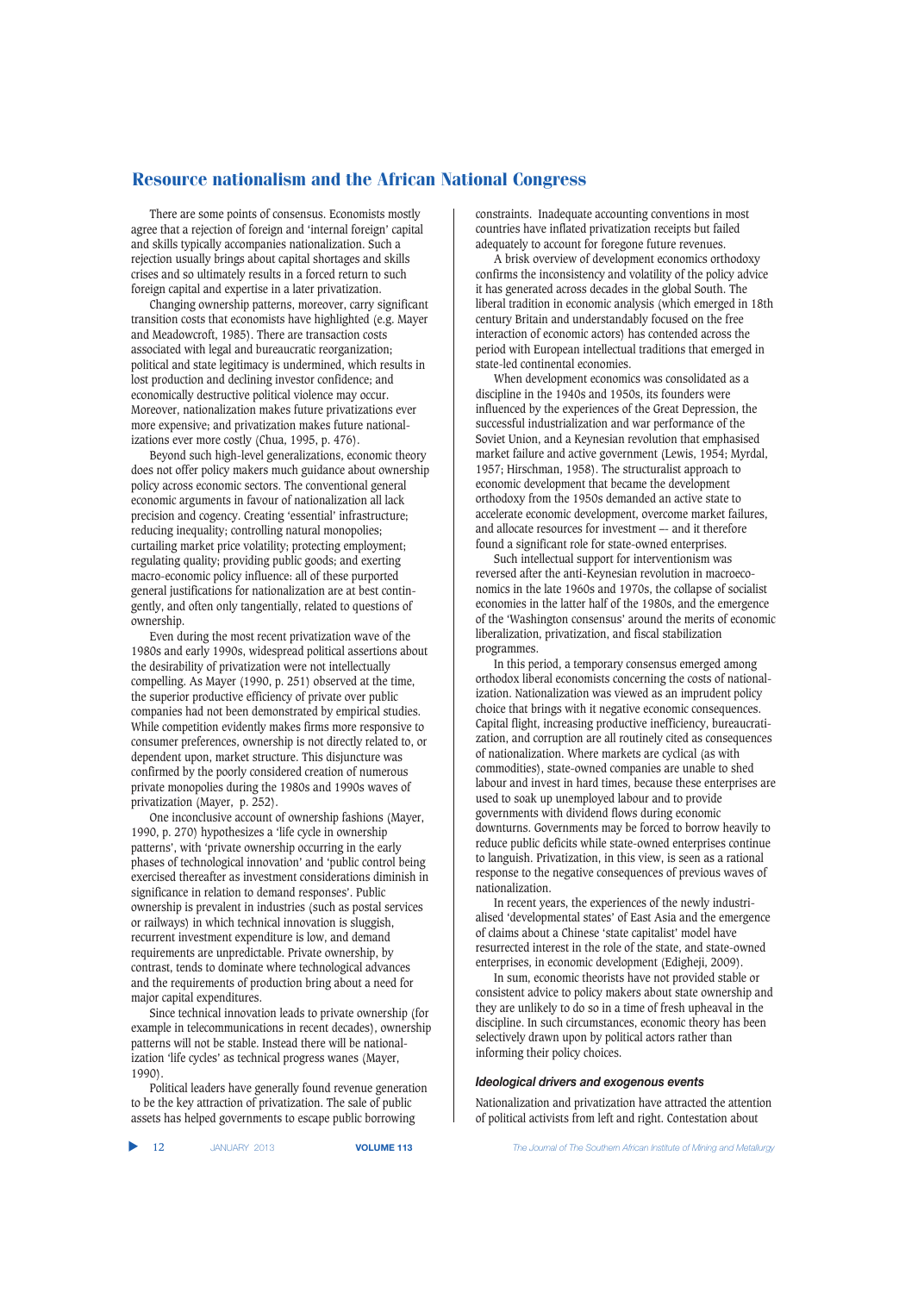the appropriate reach of private property ownership has raged across the 20th century and into the 21st. The Marxist tradition, and the wide range of intellectual approaches that have drawn upon it, emphasises the evils of exploitation and alienation in capitalist society. Leftist ideologues have claimed that rational planning can banish inequity and disorder from economic development. Pro-nationalization ideologists have often drawn upon discontent with labour exploitation and unemployment. Ideology has worked both ways –- in the aftermath of the Soviet empire's collapse, liberal ideologues rode a wave of sentiment in favour of market allocation and private property.

Privatization-nationalization cycles, however, have not been coordinated across the globe (Chua, 1995). This suggests that global ideological shifts and geopolitical changes can explain only a part of these cycles. Institutional changes that occur at times of crisis and upheaval (Sturzenegger and Tommasi, 1998) often fail to endure. Duncan (2005) finds no link between expropriations in the resources sector and political or economic crises (except at independence).

# *Nationalization and nationalism*

The limited comparative research that is available in this area indicates that non-economic and non-ideological factors have played a decisive role in shaping nationalization projects. Postcolonial political elites have to manage complex class and ethnic divisions. Periods of post-liberation elite accumulation have resulted in the perceived (and often real) enrichment of particular racial or ethnic groups. Minority enrichment provides a focus for political mobilization and for the creation of nationalist movements seeking 'majority' empowerment.

Chua (1995) argues persuasively that nationalization in developing countries has mostly been an expression of nationalism rather than socialism. Such hostile nationalist sentiment has been aimed at foreigners (usually 'Western imperialists') but also at the 'foreigner within'. Such 'internally directed nationalism' (Chau, 1995, p. 359) involves the labelling of specific ethnic or racial groups as exploiters.

In south-east Asia, Chua notes that the 'double targeting' of foreigners and 'foreigners within' has resulted in a proliferation of slogans such as 'Malay-Malaysia', 'Thailand for the Thai', and 'Filipino First', at the expense of national ethnic minorities. In Latin American countries, nationalization movements have included anti-elitist and anti-aristocratic demands. In Africa, European settlers, Indian minorities, and historically privileged African ethnic groups have all become the objects of nationalizing actors' scorn.

## *Why resources?*

These factors have made it possible for pro-nationalization sentiment to be mobilized by astute political entrepreneurs. The cost and obstacles to both privatization and nationalization, however, have impeded transfers of ownership in many sectors. Privatization-nationalization cycles have occurred most frequently in the natural resources and utilities sectors (Kobrin, 1984; Chua, 1995; Chang *et al*., 2011). Chang *et al*. argue that oil, minerals resources, and monopoly

utilities offer the most easily accessible forms of economic rent that can be tapped for a variety of political and economic purposes.

A number of factors increase the likelihood of nationalization of mineral resources and oil. First, the extraction of resources involves a combination of large sunk costs and significant rents. This makes nationalization tempting in the short to medium term. Second, non-renewable natural resources generate emotional attachments in societies that are 'rooted in the soil'. If they are non-renewable resources, their exploitation is perceived as a one-off extraction of wealth. As the price of commodities increases, demands for expropriation rise and, as Duncan (2006) shows, such demands are more regularly translated into action: nationalization of natural resource industries usually occurs when commodity prices are high.

Third, policy makers can become dismayed by the proportion of 'windfall gains' from high commodity prices that accrues to private firms, largely as a result of the legal contracts that govern the exploitation of natural resources. Such firms are either foreign domiciled or they are perceived to belong to 'internal foreigners'. Fourth, the dismay of policy makers is greatest where formerly state-owned miners have been privatized in advance of a commodity boom, so missing out (heartbreakingly) on an unexpected expansion of economic rents.

Fifth, an extended commodity price boom, such as that driven today by growth in the major Asian economies, will result in rising exchange rates among resource producers. This can result in 'Dutch disease' and associated de-industrialization (Breisinger and Thurlow, 2008). If mining assets lie in private and foreign hands, the costs of rising exchange rates are born by the non-resource economy, while profits are largely remitted abroad to foreign companies (Breisinger and Thurlow, p. 19).

Finally, various other factors may increase political pressure for nationalization: the prevalence of societal inequality; the 'colour coding' of resource boom beneficiaries by race or ethnicity; and the presence of 'faulty public institutions' that erode the rule of law (Chang *et al*., 2011).

State-owned enterprises have dominated the resources sector in many countries beyond the Soviet bloc. Finland, Sweden, and Norway have nurtured highly productive stateowned mining companies. Countries such as China, Chile, India, Iran, Sweden, and Poland continue to operate with significant state-owned mining capacity. The demonstrable successes of at least some state-owned mining companies have added credibility to the demands of pro-nationalization lobbies.

The negative consequences that nationalization can bring tend to be forgotten in times of high commodity demand. The expulsion of foreign and 'internal foreign' capital and skills during nationalization projects typically results later in capital shortages and skills crises. Ultimately it obliges governments to privatize in pursuit of renewed foreign capital and expertise investments. State-owned companies tend to serve as employment reservoirs during economic downturns, at which times governments also turn to them for fiscal support. Privatization is therefore a common counter-reaction to the travails of state-owned enterprise in that it once again permits the accessing of skills and capital.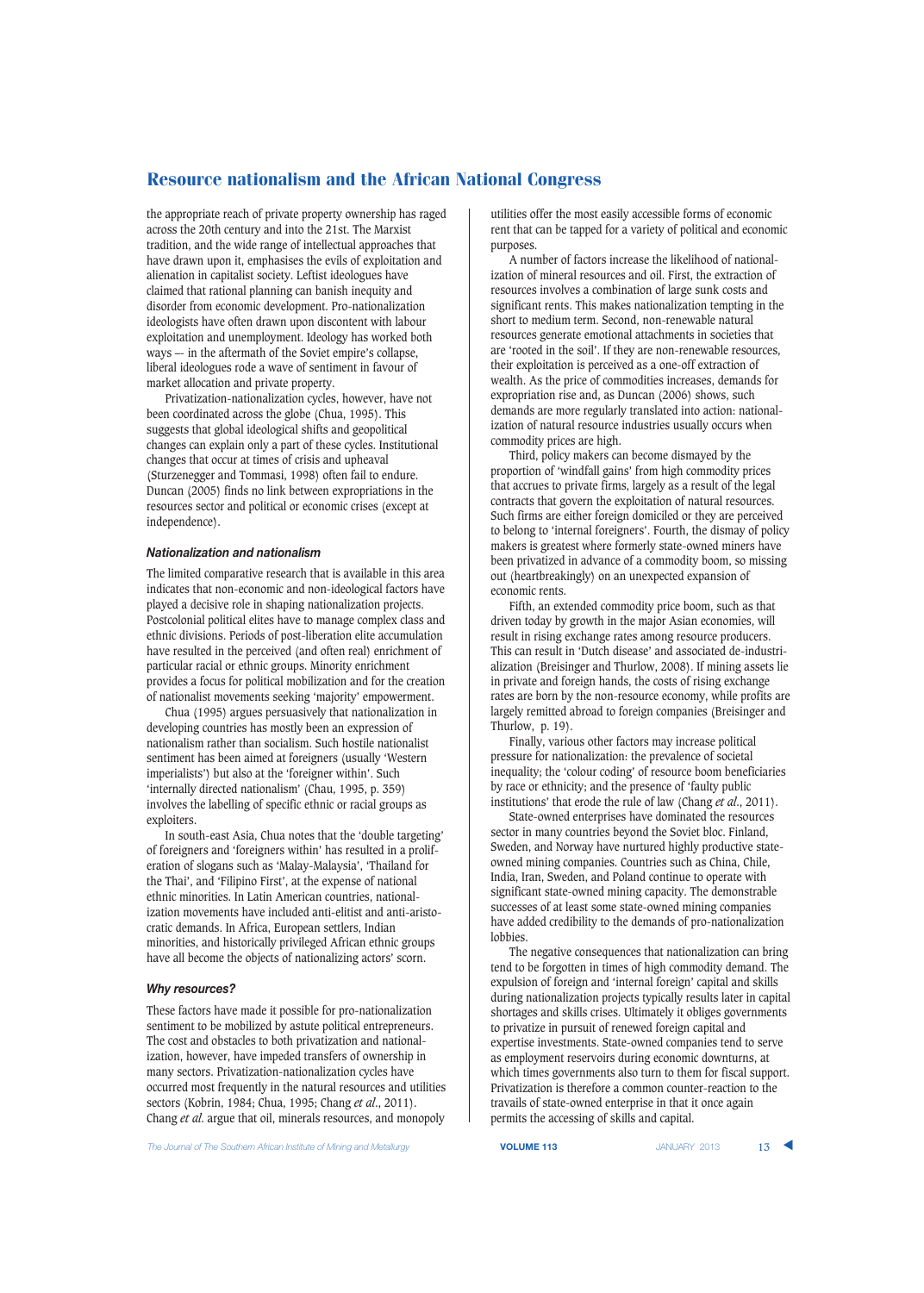## **Nationalization, resource nationalism, and the ANC**

A wide range of factors that have been associated historically with resource nationalism in general, and with nationalization in particular, are present today in South Africa. We should therefore be unsurprised that the environment has been conducive to demands for mine nationalization. This part of the paper explores how political actors within the African National Congress (ANC) advanced their concrete proposals for state involvement in the mining sector and so made use of the opportunities presented to them by the external environment.

There are two proximate explanations for the emergence of mine nationalization on the policy agenda of the ANC. First, it was the product of factional contestation within the liberation movement. The purported mine nationalization policy advanced by the ANC's Youth League (ANCYL, 2010) was intended to undercut the legitimacy of the South African Communist Party (SACP), and to exploit internal and especially generational divisions within the party over economic policy. The choice of the mining sector for this initiative also exacerbated tensions within the Congress of South African Trade Unions (Cosatu) and the National Union of Mineworkers (NUM), organizations that have been at the core of the leftist faction of the ANC.

Second, the mine nationalization proposal was advanced in an attempt to bounce ANC leaders and wider social interests into accepting 'compromise proposals' that have probably included a state-owned mining company, a resource rent tax, and a more aggressively enforced black economic empowerment programme. Some of the project's architects may also have their sights set on a wider reconfiguration of public sector asset governance.

## *Mine nationalization and ANC factionalism*

Nationalization appeared on the political agenda of the ANC in the second half of 2009. The reappearance of this seeming anachronism came as some surprise to political observers. The liberation movement's Polokwane resolutions of December 2007 were moderate and social-democratic, focusing on 'decent work', social equality, rising productivity, cutting-edge technology, labour-absorbing growth, competitive markets, and efficient management (ANC, 2007). The left advanced mostly modest demands (with the exception of national health insurance, a major development beyond the scope of this paper): a progressive realization of socio-economic rights, fair labour practices, social security for the poor, universal access to basic services, and on-going programmes to defeat poverty.

The conference endorsed 'a mixed economy, where the state, private capital, cooperative and other forms of social ownership complement each other' (ANC, 2007). It accepted that 'the changes we seek will not emerge spontaneously from the "invisible hand" of the market ... the state must play a central and strategic role, by directly investing in underdeveloped areas and directing private sector investment.'

However, the rhetoric of a 'developmental state', purportedly able to 'lead in the definition of a common national agenda, mobilize society to take part in the implementation of that agenda and direct resources towards realising these objectives', had displaced demands for public ownership. The developmental state will be 'located at the centre of a mixed economy' and 'lead and guide that economy ... in the interest of the people as a whole' (ANC, 2007).

There was to be 'an institutional centre for governmentwide economic planning' responsible for 'integration, harmonisation and alignment of planning and implementation across all three spheres of government'. The developmental state was to have greater human and technical capacity and to maintain its strategic role of 'shaping the key sectors of the economy' including 'the mineral and energy complex and the national transport and logistics system' (ANC, 2007).

Polokwane paid conventional obeisance to the Freedom Charter's 'vision of the economic transformation', and resolved to take as its starting point 'the Freedom Charter's clarion call that the People Shall Share in the Country's Wealth!' Notwithstanding this almost reflexive commitment, there was not a single reference to nationalization or socialization in the Polokwane resolutions.

# *A vulnerable Communist Party*

The SACP's convoluted relationship to the nationalization project results from its history as a racial and organizational vehicle. It allowed white and Indian activists to help lead the anti-apartheid struggle at a time when the ANC leadership positions were reserved to Africans. It also helped racial minorities to participate on equal terms in the 'military struggle' against the apartheid regime.

The SACP was an organizational vehicle because only the 'most advanced cadres' were recruited. Membership was a mark of prestige, a guarantee of advancement, and the key to accessing resources for travel and military training. By the middle of the 1980s, the overwhelming majority of senior exile ANC leaders were members.

The SACP therefore lived a curious dual existence. Its members were the 'best and the brightest' and they had unrivalled opportunities to observe at first hand the demerits of central planning. These cadres were therefore imbued with deep pessimism about the prospects of a socialist economy. Since the party had succeeded in getting the ANC to adopt quasi-communist positions on almost every aspect of the struggle, however, the ANC was more unquestioningly 'socialist' than the SACP itself.

SACP leaders' antipathy towards nationalization was evident in 1990 as exiles began their return to South Africa. In July of that year, soon after his return to South Africa, then SACP general secretary Joe Slovo (1990) told a radio audience that 'We do not believe that the transfer of ownership from a board of directors to a board of bureaucrats will solve our economic problem'. Essop Pahad, already an important interlocutor between the party and the nationalist centre of the ANC, observed that 'the extent of [state] intervention must be determined by a whole lot of factors of which we are not even in control'. Jeremy Cronin (1991) noted that 'if you take away from Anglo American a whole lot of the economy, and then give it over to a bunch of bureaucrats, workers have not been empowered, bureaucrats have'.

▲

14 JANUARY 2013 **VOLUME 113** *The Journal of The Southern African Institute of Mining and Metallurgy*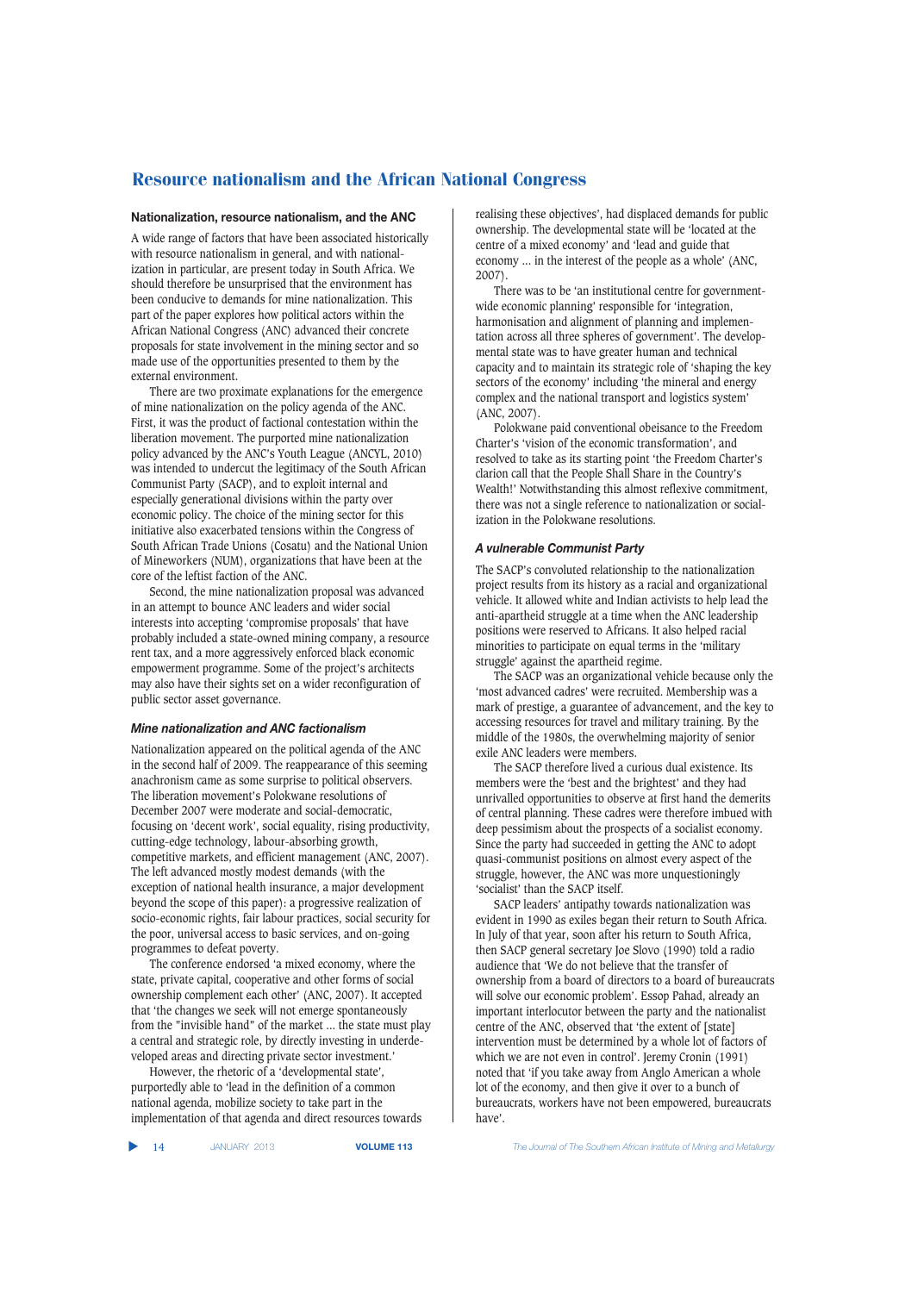Although the SACP leadership had internalized the social democratic wisdom of the time, the party's legitimacy still depended upon its purportedly dialectical materialist understanding of southern African capitalism. The SACP's unaccountable power and disproportionately white and Indian composition meant that much rested on its avowed access to scientific truths about society.

Meanwhile, ordinary SACP members were markedly more likely than the party's leadership to view nationalization as a real, if long-range, policy objective. When the party vastly expanded its once select membership after 2002, a growing proportion of its active base no longer understood the subtlety (or perhaps hypocrisy) of its nationalization-butnot-now agenda. A growing body of opinion understandably believed that a communist party must be committed to some form of public ownership.

## *The Young Communist League*

The re-launch of the Young Communist League (YCL) in 2003 exacerbated these tensions. General Secretary Blade Nzimande called the reestablishment of the YCL 'an historic event' that ended the underground era that started in 1950 with the Suppression of Communism Act. In truth, the SACP leadership failed to plan how to induct a new mass membership into the convoluted intellectual life of the old Party.

As the SACP and YCL became mass organizations in the mid-2000s, their leaderships underwent a precipitous decline in capability. The early 1990s collapse of the Soviet empire had long since precipitated the flight of strategists such as Thabo Mbeki and Jacob Zuma. Along with many others they tore up (or did not renew) their SACP membership cards.

In 2007, the residual SACP became sharply divided by the factional contest between Mbeki and Zuma. The SACP's national conference culminated in the ejection of most of the party's senior government ministers and officials, and in a corresponding loss of political and intellectual capital.

The SACP's rise into a mass movement coincided with the erosion of its real capacity to formulate practical policy alternatives. Ordinary members understandably laboured under the misconception that the party was socialist in orientation, and that socialism must include a commitment to public ownership. Meanwhile, the leadership was reconciled to the long-range character of the communist project, and to its own limited role as a corrective influence or guiding hand behind the evolution of the wider ANC.

The result, by the time of the divisive 12th National Congress of the SACP in July 2007, was confusion. The congress resolved to support 'state-led industrial policy', 'labour-intensive manufacturing' and other social-democratic palliatives. Meanwhile, resolutions were also adopted (SACP, 2007) demanding the nationalization of 'strategic' companies such SASOL and Mittal Steel, with the 'ultimate objective of nationalizing and socializing the commanding heights of the economy in line with the vision of the Freedom Charter'. (The key word in this resolution, 'ultimate', indicates that the party leadership had no intention whatsoever of realizing this commitment.)

In the post-Polokwane SACP, however, a vastly expanded and economically illiterate membership was asking with some urgency what actions the left should propose for Zuma's administration. Nationalization emerged as the preference of the party's youth wing.

## *The ANC-aligned unions*

The SACP's partner in the tripartite alliance, the Congress of South African Trade Unions (Cosatu), played little initial role in debates over nationalization. Its national congresses have reiterated the federation's commitment to leftist nostrums such as 'state-led interventions in the economy', industrial policy, and collectivist models of ownership. Cosatu's 10th national congress (Cosatu, 2009) did observe that 'only a centrally planned socialist economy can deliver the workers and the marginalised poor from ... the present day economic [and] social culture of slavery and misery', and the same congress admittedly resolved to 'vigorously campaign for the nationalisation of the commanding heights of the economy, under workers' control, as a route to a centrally planned socialist economy' (Cosatu, 2009). Such expressions of emotion, however, were not backed by any systematic analysis of potential mechanisms of, or pathways towards, nationalization or central planning.

Cosatu is undergoing a significant structural change. The federation has historically been dominated by mineworker, industrial, chemical, and textile worker unions. Key leaders of the tripartite alliance – including Gwede Mantashe and Zwelinzima Vavi – began their political careers in the National Union of Mineworkers (NUM). In recent years, however, public sector unions representing teachers, health workers, and local government employees have achieved parity of numbers with their industrial union counterparts. The commanding position of the NUM – evident since 1985 when it sent more than a third of the total delegates to the founding congress – has eroded.

The NUM has also suffered internal tensions after two decades of fitful progress for ordinary mineworkers. NUM has taken a conservative position on economic policy issues in recent years, calling for education and skills training, an integrated approach to growth, and economic summits with social partners. NUM conferences have scarcely deliberated nationalization, and the leadership has steered conference delegates towards demands for 'meaningful government participation' in the economic life of the country (NUM, 2006).

#### *The left faction's vulnerability*

A simplified model of ANC factional conflicts explains the vulnerability of the left to a symbolic demand for mine nationalization. ANC internal politics are fluid and multidimensional, and unstable alliances between regions and provinces play a key role in list-creating, leadership, and policy processes. Nevertheless, there are three relatively coherent national-level factions currently in play. The first, which might be called the organized left, includes the broad leaderships of the SACP and Cosatu. The second, which we might label the KwaZulu-Natal (KZN) group, is organized around the ANC and its tripartite alliance partners in that

**The Journal of The Southern African Institute of Mining and Metallurgy <b>VOLUME 113 VOLUME 113** JANUARY 2013 15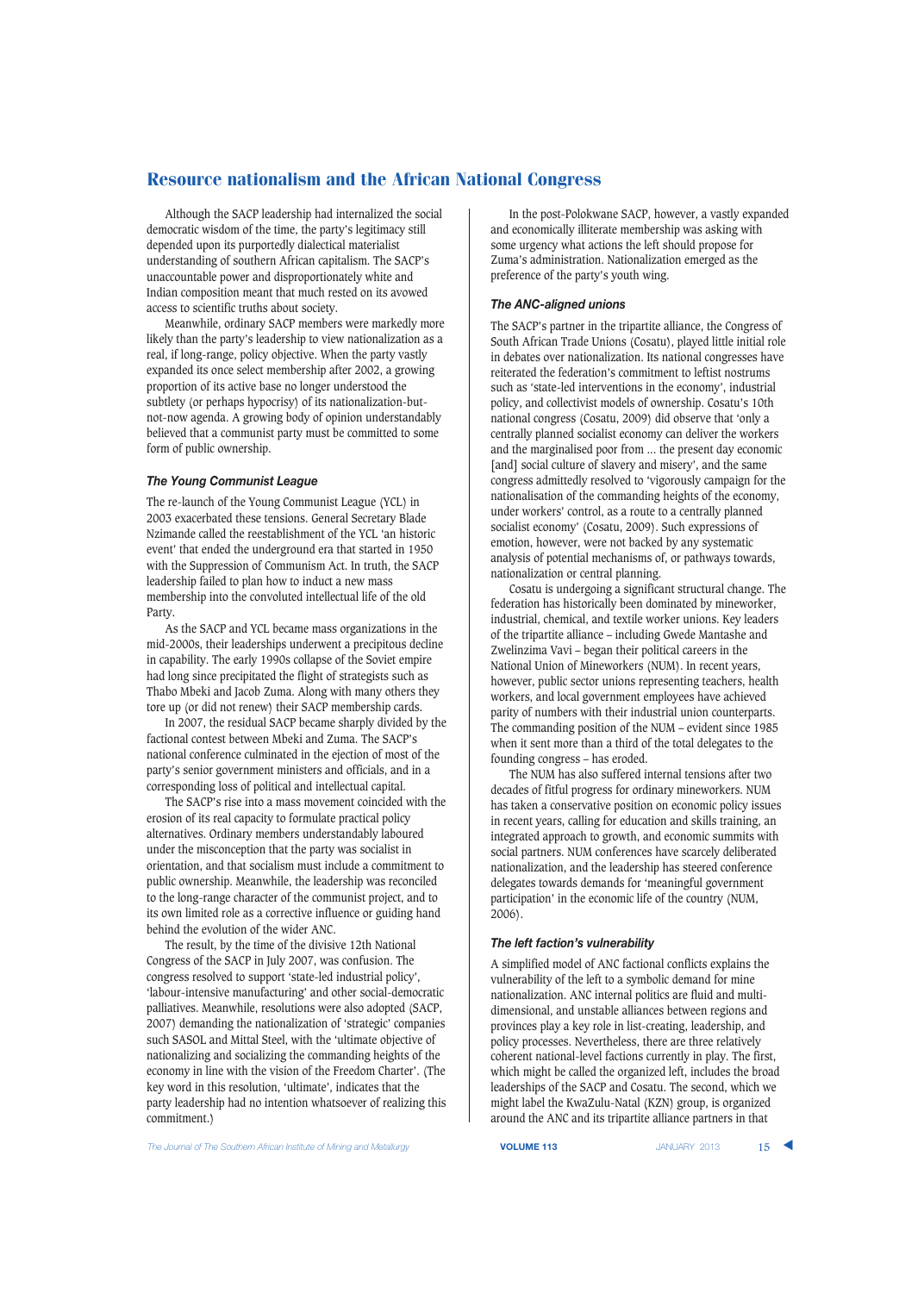province. The third, the faction of the entrepreneurs, is centred in Gauteng but has national reach facilitated by the ANCYL among other agencies.

The call for mine nationalization has exposed the hypocrisy and dissembling of the organized left's strategists, and opened up divisions between leaders and ordinary activists. SACP deputy general secretary Jeremy Cronin has fronted the party's response to the call, most prominently in two articles published in party journal *Umsebenzi* in November 2009. The first article, 'Should we nationalise the mines?' took a robust approach to the Youth League's impertinence by questioning the motives of ANCYL president Julius Malema (Cronin, 2009a). This personalization, clearly anticipated by Malema's strategists, allowed the rapid racialization of the debate and the characterization of Cronin as a 'white messiah'.

The normally adroit Cronin adopted a patronizing tone, first relating the history of the Freedom Charter and then decrying nationalization as a product of the consciousness of the mid-1950s: 'The framers of the Freedom Charter', he insisted, 'were almost certainly thinking of some kind of nationalization as a MEANS to ensuring ownership by "the people as a whole"'. Cronin, like Slovo before him, bewailed 'a narrow bureaucratic take-over by the state apparatus and a ruling party's "deployees"', and explained that 'this is why the SACP also prefers in general to refer to "socialisation" rather than "nationalisation"'. The SACP's longstanding efforts to distinguish nationalization (ownership transfer and bureaucratization) from socialization (democratic popular control), however, have made almost no impact on the movement's policy debate.

The SACP deputy general secretary sarcastically observed that 'nationalising mining houses in the current global and national recession might have the unintended consequence of simply baling [sic] out indebted private capital, especially BEE mining interests'. Nationalization would 'land the state with the burden of managing down many mining sectors in decline [and] burden the state with the responsibility for dealing with the massive (and historically ignored) cost of "externalities"'. Cronin (2009a) also increased the stakes by suggesting (presumably rhetorically) that nationalizing the mines need not involve monetary compensation: 'What about straightforward expropriation without compensation?'

Cronin's second intervention (2009b) was deeply defensive and demonstrated the resonance of the nationalization idea. 'None of this means that we should simply rule out the question of nationalising the mines ... the SACP has never ruled this out. But it does mean that you don't necessarily need to nationalise mining operations to achieve major immediate transformational objectives.' Nationalization 'runs the danger of wittingly or unwittingly serving the interests of monopoly capital in SA and its comprador and parasitic allies'. Malema's sponsors had succeeded in opening up deep cracks between the SACP and the YCL. By early the next year, the YCL openly stated its support for the nationalization of mines (YCL, 2010). 'There has never been ambiguity in this regard. We have always called for not only the nationalisation of mines, but also that of steel, SASOL, and the key sectors of our economy. We will continue to work with the ANC Youth League in this regard ... We believe that

progressive nationalisation should ultimately lead towards the socialisation of the commanding heights of the economy.'

Similar divisions emerged between Cosatu House and some of the labour federation's provincial executives. Cosatu's Gauteng structures voiced their support for the ANCYL's nationalization project in early 2012. National executive and central committee meetings of Cosatu and the SACP have found themselves unable to formulate a unified and coherent response to the ANCYL proposals.

By the start of 2012, the federation had drifted away from the position set out by Cronin and the SACP leadership. Decrying the populism of the Youth League, a June 2011 joint SACP-Cosatu statement argued that nationalization would benefit only a corrupt elite. Yet the faction of the Cosatu leadership that is seeking the eviction of Zuma from the ANC presidency in 2012 (led by Zwelinzima Vavi) is increasingly using nationalization to destabilize the Zuma campaign, as part of a rapprochement with the current anti-Zuma leadership of the ANCYL.

#### *The vagueness of Youth League proposals*

The ANCYL's sponsors were evidently interested in promoting a powerful state mining company: this objective is set out very clearly in the League's February 2010 position paper or framework document on the nationalization of mines (ANCYL, 2010). The framework document noted that nationalization 'is not a panacea for SA's developmental challenges, but it should in the manner we are proposing it, entail democratising the commanding heights of the economy, to ensure they are not just legally owned by the state, but that they are thoroughly democratised and controlled by the people.' The paper observed that 'other strategic sectors of the economy should be transferred to the ownership of the people as a whole', and apologized for its 'thematic' focus on just 'the transfer of Mineral wealth to the ownership and benefit of the people.'

The analysis was largely banal: 'Democratic, open and decisive legislation will ensure that all Mineral Wealth is used for the benefit of the people ... Nationalisation should be accompanied by thorough transformation of state-owned enterprises ... to benefit the people as a whole ... The Minerals and Petroleum Resources Development Act (MPRDA) was designed to release the monopoly stranglehold of five mining investment houses and allow entry by the aspirant black middle class entry into the mining industry ... [but] has benefited only a small comprador elite' (ANCYL) 2010).

Nationalization would supposedly fill treasury coffers, improve working conditions, aid industrialization, safeguard sovereignty, transform South Africa's accumulation path, reduce unemployment, transfer skills, produce cheaper energy, and transform spatial development patterns. Energy security, another ostensible objective, was also explored (by a second anonymous author). A state-owned and controlled coal mining company would directly provide coal for power generation 'without the hustles [sic] of the present coal mining corporations, who are always ready to qualitatively and quantitatively under-supply ESKOM in pursuit of bigger profits' (ANCYL 2010).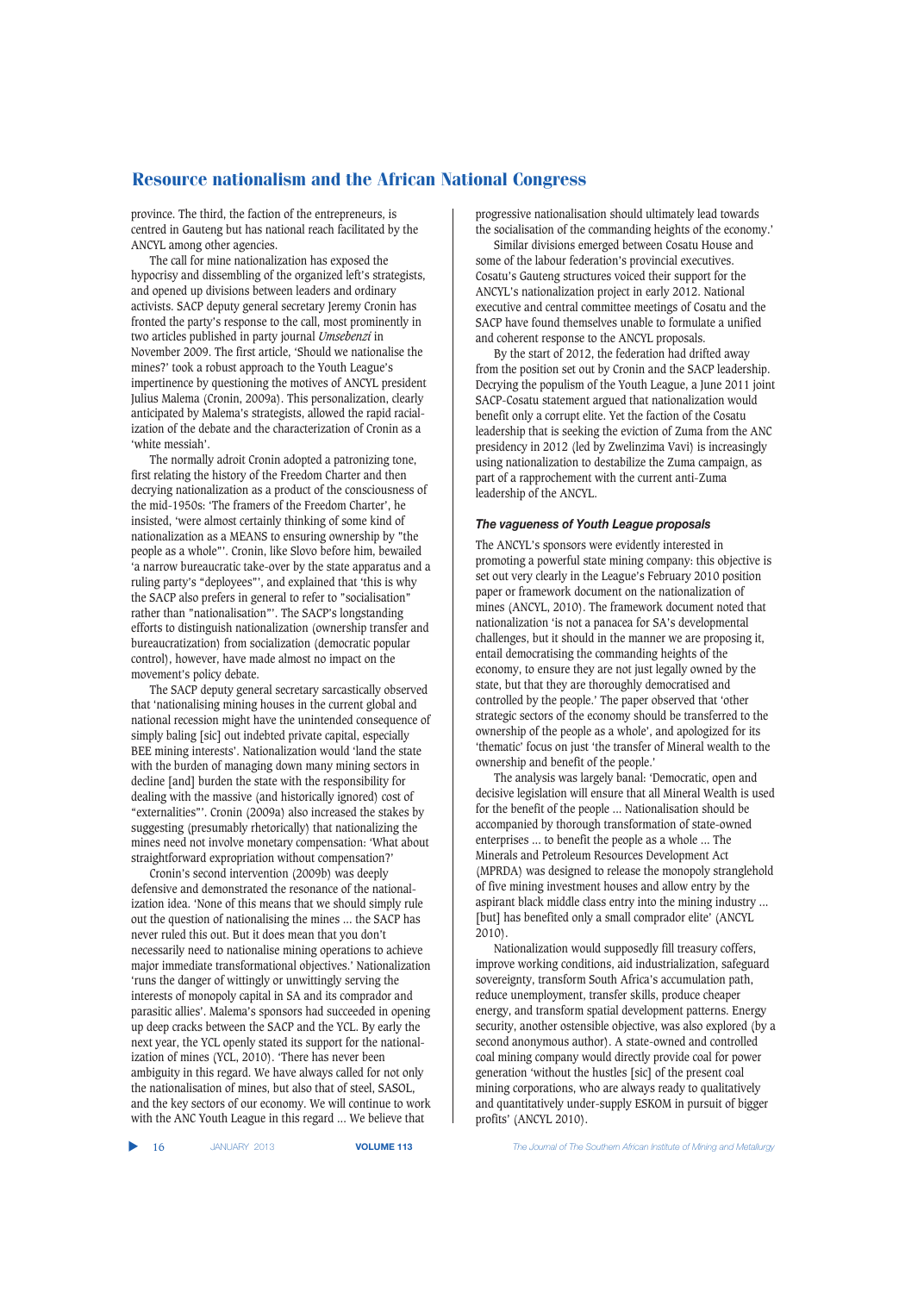Eventually the paper got to the point by setting out three options, which it labelled (a), (b), and (c), for the future of the sector. 'In no preferential sequence', it suggested, 'the ANC government should, (a) establish a State Mining Company; (b) put in place a democratic, open and clearly defined expropriation (with and without compensation) model; and (c) amend the Minerals and Petroleum Resources Development Act (MPRDA) to allow greater State participation in the exploration, extraction, production, processing, trading and beneficiation of Mineral Resources in South Africa' (ANCYL 2010).

## *An unpersuasive case for nationalization*

Option (b), democratic expropriation 'with or without compensation', would seem to be the 'scare' or bluff that was designed to cower reasoning opponents into making concessions. The legal, economic, administrative, and political complexities of such an undertaking are beyond the capabilities, and even imaginations, of ministers and officials.

The ANCYL paper discussed Section 25 of the constitution (the 'property clause') at some length and concluded that the ANC's interpretation of the section 'should not be narrowly legalistic, and in the process falling [sic] into the scope of counter-transformation and reactionary Constitutionalists, whose interests is [sic] to solidify the imbalances and inequalities of the past ... Concretely, the ANC should utilise its capacity to lead society, parliament and government to re-introduce the Expropriation Bill in Parliament, which clearly spell out how the State should expropriate Mines and other property in the public interest without or with compensation, depending on the balance of probabilities' (ANCYL, 2010). The incoherence of this analysis indicates that option (b) was not seriously being pursued by the sponsors of the framework document.

# *Building the DMR empire?*

Option (a), the creation of a state-owned mineral company, and option (c), amendment of MPRDA, therefore represented the accommodation or compromise that NGC delegates were encouraged to endorse in the ANC's National General Council in September 2010. Option (a), the creation of a single stateowned mining company, had been on the cards for many years. The ANCYL paper proposed establishing such a company, and housing within it current publicly owned assets such as Alexkor, the state diamond trader, provincial agencies with mining interests, and the state's shareholdings in SASOL. 'This perspective', the paper continued, 'is fully aware of the existence of the State-owned African Exploration Mining & Finance Corporation (AEMFC). The functions and mandate of the AEMFC [primarily a coal miner] should be consistent with the principle established here [and] be integrated into the State Owned Mining Company whose responsibilities are outlined above'

AEMFC has fallen under the Central Energy Fund and therefore the Department of Energy. Alexkor has been a DPE entity. 'The State Mining Company', the ANCYL firmly insisted 'will be under the direct supervision of the Department of Mineral Resources' (formerly Department of

**The Journal of The Southern African Institute of Mining and Metallurgy <b>VOLUME 113 VOLUME 113** JANUARY 2013 17

Minerals and Energy). The framework document therefore repackaged the longstanding ambitions of the minerals department and created a context within which the broader political and administrative power of the department could be further enhanced.

According to the ANCYL, the new state entity would 'own and control' South Africa's mineral resources, maximize national economic gains, contribute to national development, and develop and maintain strong environmental and safety standards. The company would develop mineral resources 'in a careful and deliberate manner', and it would 'not be run like a private business corporation whose extent of progress is solely measured through the amount of profit generated'.

Proposed beneficiation policy was also a longstanding interest of the DMR. The department has been at the forefront of beneficiation policy despite its limited capacity to coordinate investments in research, trade, energy, and skills policy, as beneficiation policy requires if it is to have any chance of success. The DMR's recent proposals instead demand wide and discretionary licensing conditions for precious metals use, in effect extending its disastrously inefficient and politicized licensing empire to downstream industries.

#### *Corporate welfare*

Proposal (c) was to 'amend the Minerals and Petroleum Resources Development Act'. This act has hitherto compelled companies applying for mining rights to have 30 per cent ownership and control by historically disadvantaged South Africans. The ANCYL framework document proposed that this should be amended to a requirement for a 'partnership with the state owned mining company, wherein the state owns not less than 60 per cent of the shares and right of determination ... The amended Act should apply to new mining licences and all those who seek to renew their licenses.'

The new state entity might well act as SACP deputy general secretary Cronin predicted by rescuing over-leveraged miners from their own bad decisions, and shifting to the people as a whole responsibility for the mines' environmental legacies. (The people shall share in the country's toxic wastes!) At the September 2010 National General Council of the ANC, prominent businesspeople Tokyo Sexwale (Mvelaphanda Resources and Human Settlements minister) and Bridget Radebe (Mmakau Mining) supported the Youth League's call, adding weight to both the 'bail-out' and Zumadestabilization explanations for the nationalization proposals.

#### *Public asset integration*

The proposal suggested that the state miner would act, in effect, as a BEE partner. It was not made clear how its activities would be financed. One possibility was that the creation of a new state-owned miner would provide a rationale for reorganizing the governance of public sector assets, most notably those safeguarded by the Public Investment Corporation (PIC). Former DMR director general Sandile Nogxina floated the idea that a 'level of integration' is required between the state miner and the PIC (a change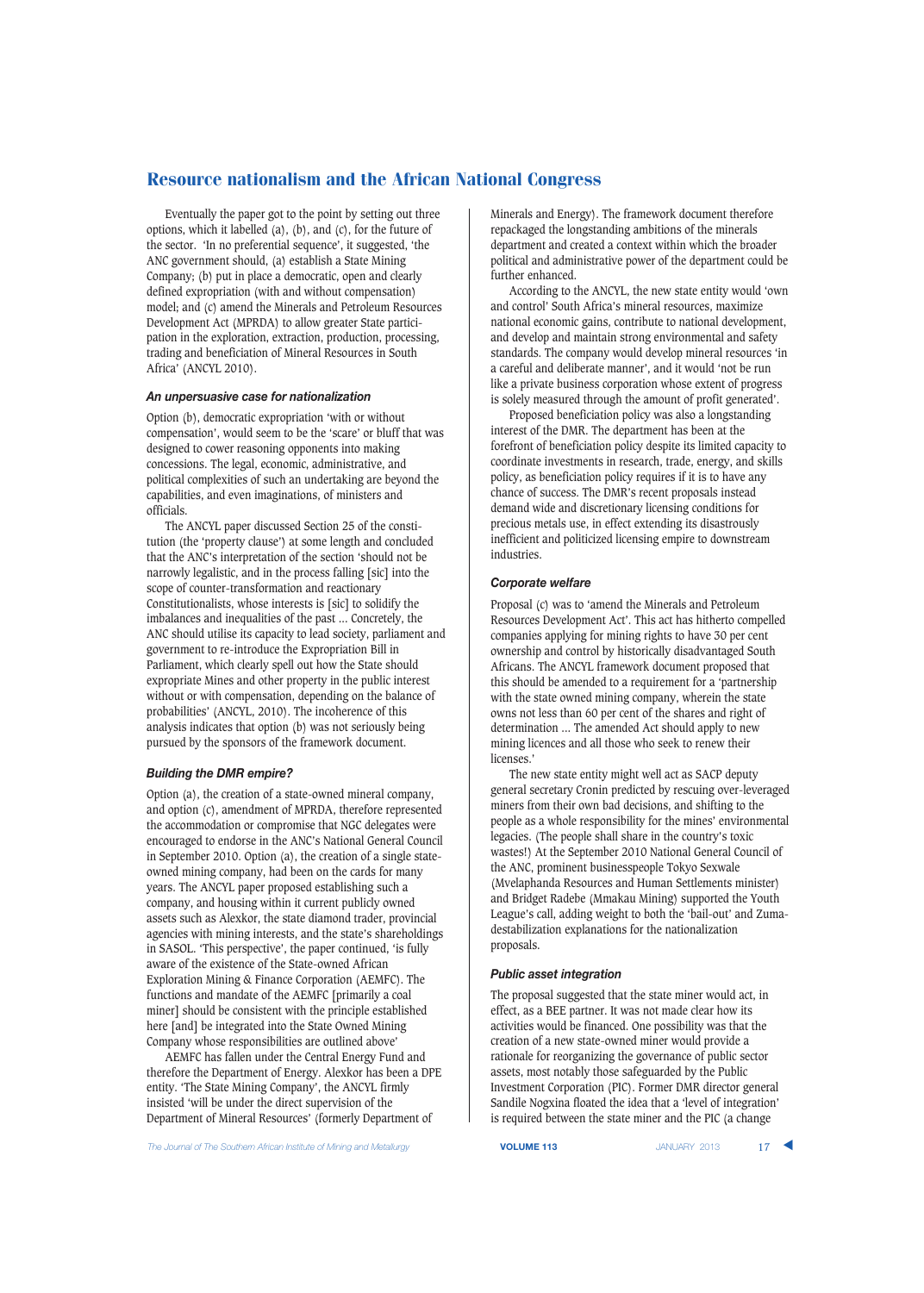that would presumably require amendments to the PIC Act). The public sector entities on whose behalf PIC invests are unionized workers' pension and provident funds. For this reason, the left has been wary about amendments to the PIC's investment mandate and governance.

## **From Durban to Mangaung**

The ANCYL's initial mine nationalization proposals therefore appear to have been primarily symbolic or instrumental. They were motivated by ANC factional politics and by the desire of various interests within and outside the ANC to secure 'compromise' alternatives such as corporate welfare and an expanded DMR empire. They may also have been introduced in order to justify the accessing of public sector assets for 'developmental' and other purposes.

The ANC initiated an unusual mining sector policy review process in the run-up to its 53rd elective conference, held in Mangaung in December 2012. At its September 2010 NGC in Durban, the ANC had decided to investigate the ownership of mineral resources and to defer a 'final' decision to the Mangaung conference.

#### *The process*

Responsibility for overseeing research around nationalization was delegated to the ANC's National Executive Committee by the NGC. Immediately after the NGC, the NEC resolved to appoint researchers to 'investigate successful models that could be considered on the role of the state in mining', promising a report to the NEC on the work in the last quarter of 2011 'in preparation for our policy conference in 2012'.

The NEC is the ANC's sovereign decision-making body between conferences. The NEC delegated responsibility for research and analysis to its Economic Transformation Committee (ETC), a subcommittee of the NEC. The ETC is one of the most stable and influential deliberative bodies within the movement, and it has played a central role (under former chair Max Sisulu) in both entrenching conservative fiscal policy and in the development of Black Economic Empowerment policy.

The committee's policy chair, at the time of this review, was Enoch Godongwana, the then Deputy Minister of Economic Development, who had been a member of the NEC only since 2007. Godongwana has a background in the labour movement, having served as general secretary of the National Union of Metalworkers of South Africa (1994-7) before moving into Eastern Cape Provincial government, serving ultimately as MEC for Finance after 2004. The committee's 25-strong membership included planning minister Trevor Manuel, SACP deputy general secretary Jeremy Cronin, provincial premiers Zweli Mkhize and Ace Magashule, and liberation movement intellectuals Joel Netshitenzhe and Valli Moosa. The steering committee created to oversee the activities of the research team and to formulate an analytical response for the NEC comprised only the members of the ETC (and not, as the ANCYL proposed, representatives from other committees and alliance partner bodies).

The ETC presented its first report on the ANC 'research' initiative in early 2012 in the 'SIMS' (State Intervention in the Minerals Sector) document (ANC, 2012). Research was conducted on the role of the state in minerals in 12 countries: Chile, Norway, Sweden, Finland, Zambia, Brazil, Venezuela, Namibia, Botswana, Malaysia, China, and Australia. The research team comprised Dr Paul Jourdan, formerly of the Department of Trade and Industry and Mintek, Professor Pundy Pillay of the University of the Witwatersrand, and Professor Margaret Chitiga-Mabugu of the Human Sciences Research Council.

The ETC used the SIMS report to formulate proposals that were considered at the ANC's policy conference in June 2012. That policy conference instructed the NEC to prepare further analytical materials for the landmark elective conference in December 2012.

## *No prospect of nationalization proper*

The composition of the ETC and that of the research task team both indicated that radical proposals for nationalization were highly unlikely to be forthcoming. Influential ANC and trade union voices, moreover, demonstrated no enthusiasm for expropriation with or without compensation. Research team member Jourdan (2010) had previously argued that nationalization 'could have extremely negative impacts on growth and development, including negative perceptions by investors, massive increases in debt to finance expropriation and a decline in operational efficiency resulting in job losses as a result of the generally poor record in running stateowned enterprises'. Objectives such as increasing fiscal capacity, industrialization, spatial development and job creation could, he claimed, be better achieved by a variety of other policy measures (Jourdan, 2010).

Former presidency policy head and planning commission member Joel Netshitenzhe has remained an influential voice for the rational centre of the ANC. He has observed that the key obstacles to investment in South Africa's minerals sector in recent years have been 'infrastructure bottlenecks, long lead-times in acquiring machinery, the volatility of the exchange rate, insufficient capacity within the then DME in the early days of MPRDA implementation and slow processing of environmental impact assessments … The challenge, quite clearly, is not whether the mines are in state hands or not … Even if the mines were owned by the state, without a sector plan, there would be no strategic logic to activities in the sector' (Netshitenzhe, 2010). Netshitenzhe also pointed to the problem of 'capacity and integrity' of deployed ANC cadres in a sector that has 'high lootability' (Netshitenzhe, 2010, p. 21; see also Netshitenzhe, 2011). The NUM meanwhile argued that the MPRDA already gives effect to the Freedom Charter's call for nationalization, and that 'full scale nationalisation' should be avoided in favour of a 'strategic fund/strategic equity model' of nationalization (NUM, 2011).

The ANC's policy process remained quite strongly insulated against populist uprisings or politicized mobilization. The Mangaung conference of the movement, as we shall see, was not presented with an opportunity to contemplate highly destructive proposals for change.

#### *State Intervention in the Minerals Sector (SIMS)*

The ANC discussion document on State Intervention in the Minerals Sector (SIMS) tells us more about the liberation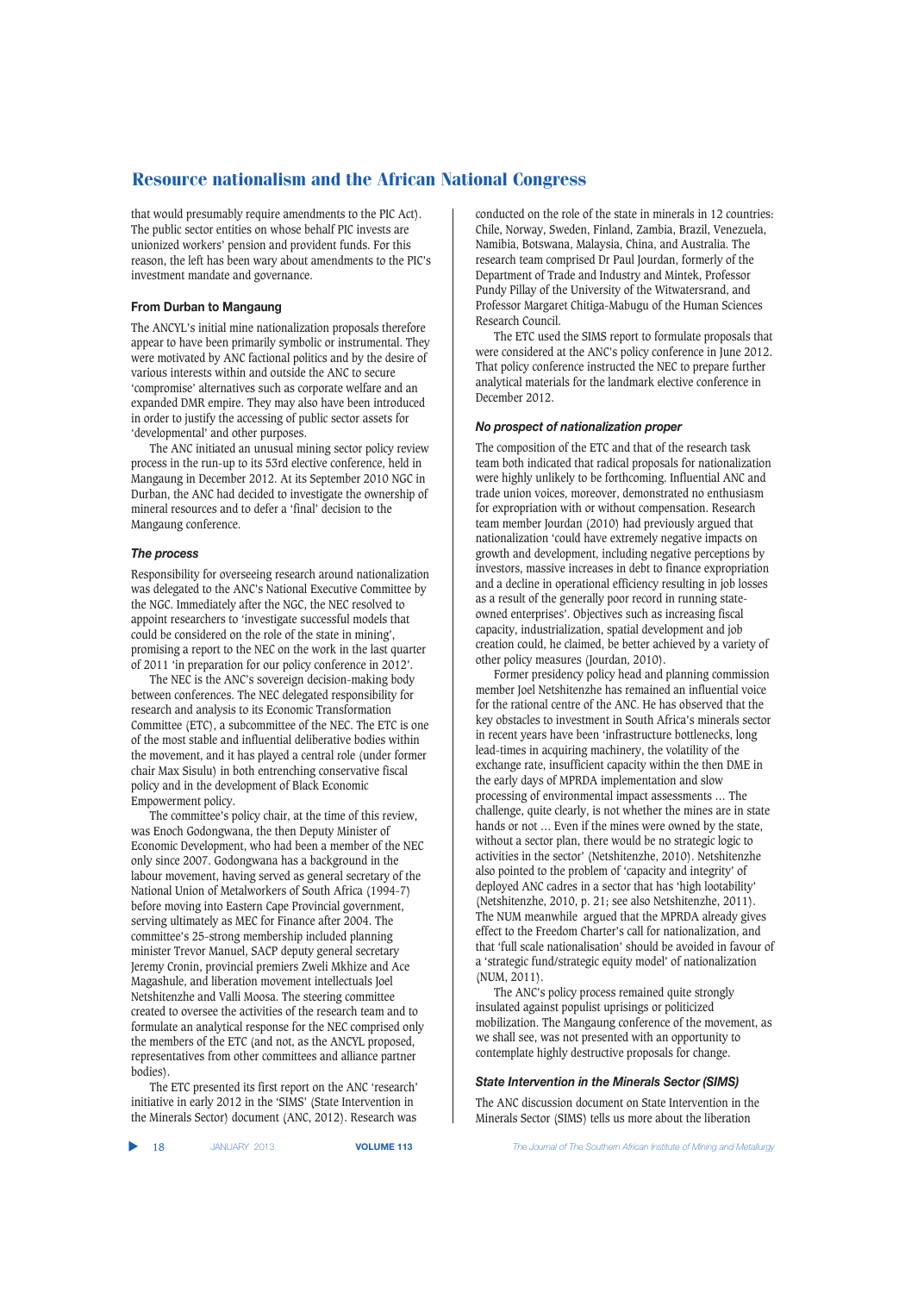movement's policy process than about the design of a benevolent mining regime (ANC, 2012). SIMS had some positive features. It advanced credible proposals for a resource rent tax (RRT) – although this idea was discussed in the state presidency in the era of Thabo Mbeki and so it was hardly the research team's discovery. Jourdan (2011, p. 44) had already proposed a 'mineral resource licensing regime' for all African states that would include a 'rate of return' resource rent tax (RRT). Godongwana has voiced support for a similar intervention, and informal proposals also circulated in the presidency policy unit during the Mbeki era. RRTs are orthodox instruments. It will obviously be important to design a flexible system that can endure changing conditions while also reserving sufficient returns for investors to compensate them for capital employed and for risk. RRT has the merit of being a relatively non-distorting tax that could be administered by the South African Revenue Service. It could in principle be used to diversify the economy and to compensate other sectors for resource boom-induced high exchange rates, perhaps through the creation of a sovereign resource wealth fund (another SIMS proposal). The document also sensibly encouraged further state involvement in exploration, research and development, and infrastructure.

Less positively, SIMS also rubber-stamped a proposal that was set out in the ANC Youth League's phoney nationalization drive. Pension monies managed by the Public Investment Commission are protected against the wolves even when they are invested in mining companies. So too are (or should be) the pension and provident funds of ordinary mineworkers. SIMS suggests that such assets, set aside to provide for the sunset years of ordinary folk, should be transferred into special purpose vehicles in the service of supposedly developmental objectives (ANC, 2012). In reality such instruments could be abused to fund corporate welfare for the politically connected.

Lukewarm but tangible support for the consolidation of state mining assets into a state-owned mining company may be significant. Although NUM, like the ANCYL, has argued that private investors should be obliged to partner with such a company, Netshitenzhe (2010) expressed an emerging consensus that such a vehicle's asset base 'be expanded or reduced through normal processes of acquisition and disposal provided for in the country's statutes and without imposing an unnecessary burden on the fiscus'. There is strong opposition to the creation of a company that might act as an instrument of corporate welfare for politically connected mine owners, or for the diversion of public assets (such as pension fund monies) to fund speculative or patronage-fuelled investments.

#### *Mangaung*

It appeared in the run-up to Mangaung that the abandonment of nationalization proposals could be traded against a wish list of interventions that have been presented by assorted interest groups within the ANC, government, and trade unions. Mining companies, it appeared, might be obliged to make contributions towards the energy and transport infrastructure they need to export their production; they might be obliged to partner the state in beneficiation interventions; they might have to accept a minimum wage

**The Journal of The Southern African Institute of Mining and Metallurgy <b>VOLUME 113 VOLUME 113** JANUARY 2013 19

system; they might be required to ratify a more comprehensive form of mining charter that sets out ambitious social and political objectives; and they might be forced to commit themselves to deeper black economic empowerment, community development schemes, and contributions to sectoral research and development institutions.

The Mangaung outcome always seemed likely to be messy and not altogether comfortable for a mining industry already labouring under difficult administrative, political, and economic constraints. However, when the conference opened on 16 December 2012 on the campus of the University of the Free State, it became clear that nationalization had been decisively excluded from consideration. Jacob Zuma's opening political report to the conference reflected the complex balance of political forces he now confronts. In an important change of direction, he laid down the law on economic policy. Pre-conference speculation suggested the youth league would make nationalization central to debate. But Zuma refused to utter the word or to 'delve' into the reasoning for rating agency downgrades.

He told delegates South Africa could not afford to alienate potential investors in an unforgiving global economic climate. In an indication that the voices of business people had been heard, Zuma insisted the ANC needed unity of purpose in economic policy and a reduction in policy uncertainty.

Economic policy debate at the conference centred upon a document prepared by the ETC that rejected 'wholesale' state ownership and proposed only 'strategic nationalisation' where a firm rationale for it could be established. Instead of pursuing changes of ownership, the conference endorsed a resolution stating that 'the state must capture an equitable share of mineral resource rents and deploy them in the interests of long-term economic growth, development and transformation'. The conference delegated to government the task of developing appropriate taxation and excise mechanisms to realise this very broadly conceived ambition, and Deputy Finance Minister Nhlanhla Nene promised that any such changes would only be introduced after careful consultation with the mining industry.

The conference also favoured proposals that particular minerals might be designated as strategic in order to advance developmental policy goals. It resolved to support more active minerals beneficiation, the consolidation of public mining assets into a state mining company, improved safety and sustainability, and new broad-based economic empowerment initiatives. The nationalization scare, at least for a time, was over.

# **Conclusions**

The deliberation about nationalization that occurred during an extended ANC policy process brought a number of positive consequences. After all, calls for nationalization – in a period of heightened anti-capitalist and anti-colonial sentiment – were managed. There were, however, costs that resulted from policy uncertainty. And there are risks that accompany any politically charged policy-making process. Symbolic policy choices can be harnessed to political leadership struggles in the ANC and its tripartite alliance partners, and the outcomes therefore cannot be reliably predicted.